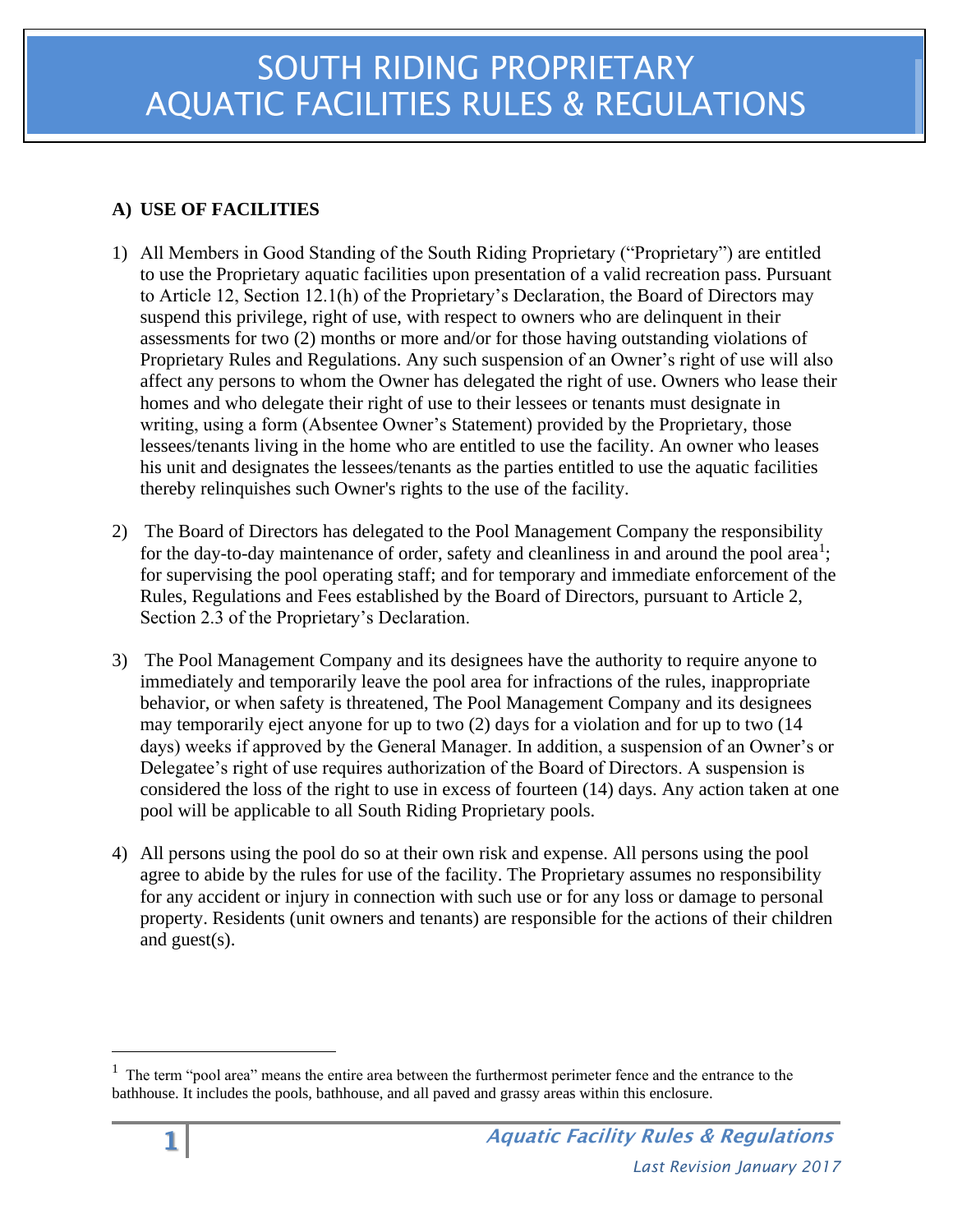- 5) Children age eleven (11) years or under must be accompanied and supervised by a responsible person age sixteen (16) years or older while in the pool area. Children age twelve (12) and thirteen (13) may use the pool unaccompanied only after successful completion of a swim test administered by the Pool Management Company. Persons fourteen (14) years or older may use the pool unaccompanied
- 6) A resident child twelve (12) years and older may bring guests twelve (12) years and older. Guests age twelve (12) and thirteen (13) must successfully complete a swim test administered by the pool management company at the time of admission.
- 7) Residents are limited to a maximum of four (4) guests per visit.
- 8) Pool parties of not more than 15 guests must be prearranged through South Riding Proprietary no later than one week prior to the party date. Parties can be accommodated provided the function does not interfere with the use and enjoyment of other residents. Parties will not be permitted during peak hours.
- 9) Town Hall and Riding Center pool facility may be rented for private parties after hours of operation through South Riding Proprietary.
- 10) South Riding pool events will be limited to residents only to accommodate our residents unless otherwise specified.
- 11) No person shall use the pool facilities unless the pool is officially open and lifeguards are on duty. Unauthorized persons found inside the pool area when the pool is closed may lose their privileges for the remainder of the summer and risk prosecution for trespassing.
- 12) Children using the baby pool are the responsibility of the parent or guardian and must be accompanied by a caregiver age sixteen (16) and over at all times. Children age six (6) and over are not permitted within the baby pool enclosure.
- 13) The pool may be closed at the discretion of the Pool Manager on duty in case of lightning, rain, cloudy overcast weather, ambient temperature below sixty (60) degrees Fahrenheit, operational breakdown or contamination, or other conditions, which, in the opinion of the Pool Manager, present a danger to the health and safety of pool patrons. The pool will generally remain closed for at least thirty (30) minutes after audible thunder or thirty (30) minutes after the last occurrence of visible lightning.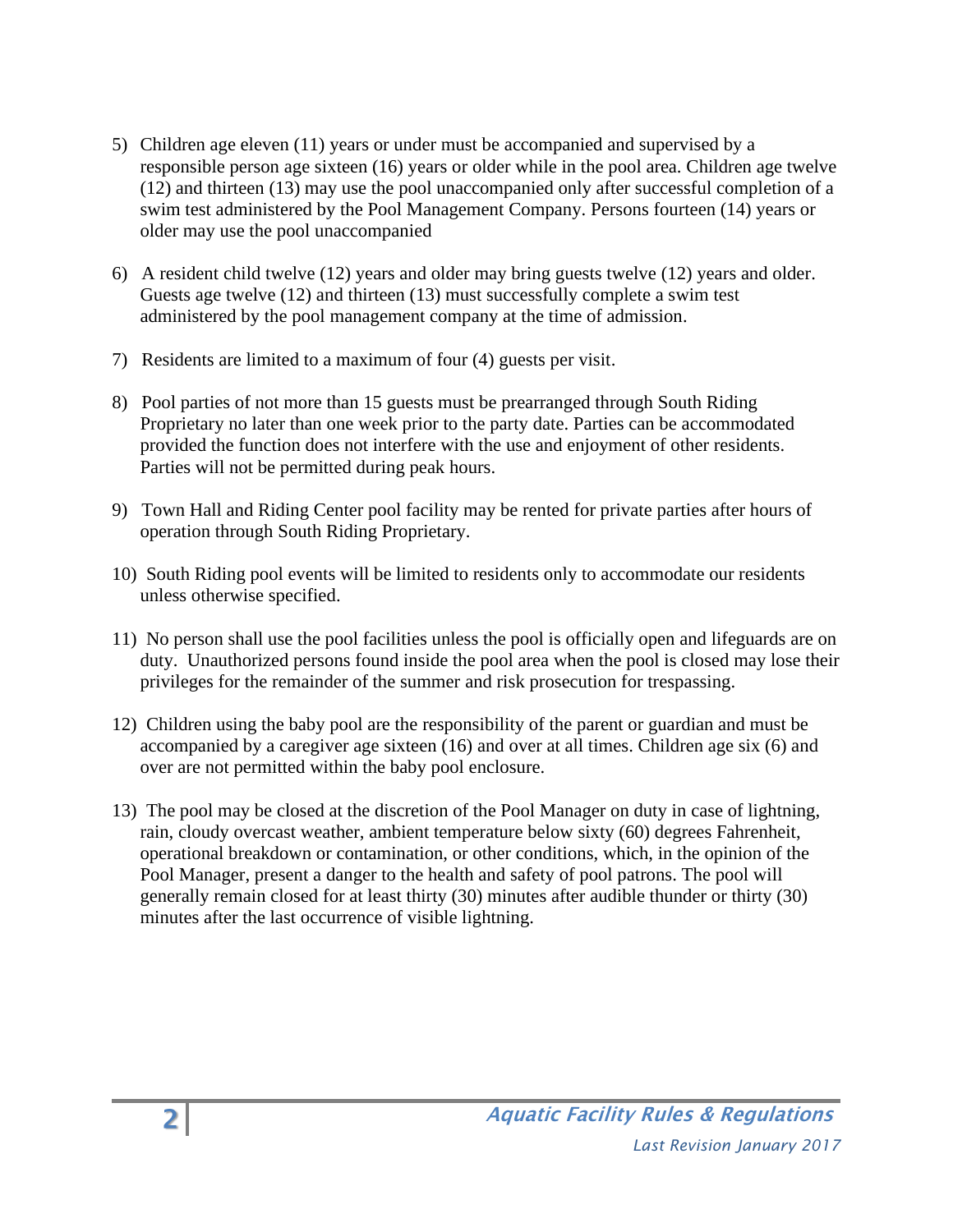#### **B) HEALTH & SAFETY**

- 1) As per Loudoun County's Swimming Pool Ordinance "Every person entering the pool areas shall be required to take a shower. Individuals leaving the pool area or enclosure shall be required to take a shower before returning."
- 2) Persons who have obvious infections (colds, lesions, open sores, etc.) will not be allowed in the pool. Sanitary habits are the responsibility of everyone and anyone displaying improper behavior will be asked to leave the pool area.
- 3) Smoking or the use of any tobacco product is not permitted within the confines of the pool area or immediately around the entrance to the pool area.
- 4) Persons who demonstrate an inability to swim to the lifeguard on duty will not be permitted in the deep end of the pool.
- 5) All refuse must be placed in containers provided for this purpose. Keeping the pool area clean is everyone's responsibility.
- 6) Instructional/safety flotation devices may be permitted when used under the direct supervision, within an arm's length, of a responsible adult. Small rafts and water absorbent balls may be permitted in the pool at the discretion of the Pool Manager on duty. All types of sports balls (except those provided by SRP) are prohibited in the pool area, including, but not limited to: soccer balls, basketballs, footballs, tennis balls, golf balls, volleyballs, any hard plastic ball or object, and the like.
- 7) All persons using the pool facilities who are incontinent or not reliably toilet trained must wear swim diapers or other appropriate protection against evacuation and an appropriate bathing suit. DISPOSABLE AND CLOTH DIAPERS ARE PROHIBITED IN ALL POOLS.
- 8) For safety purposes, there will be a ten (10) minute break for Lap Swim for persons swimming laps only.
- 9) Steps and ladders into the main pool are to be used for ingress and egress purposes only and shall be kept clear at all times. Sitting or playing on the steps or the ladders is not permitted.
- 10) All injuries that occur on the premises must be reported immediately to the Pool Manager.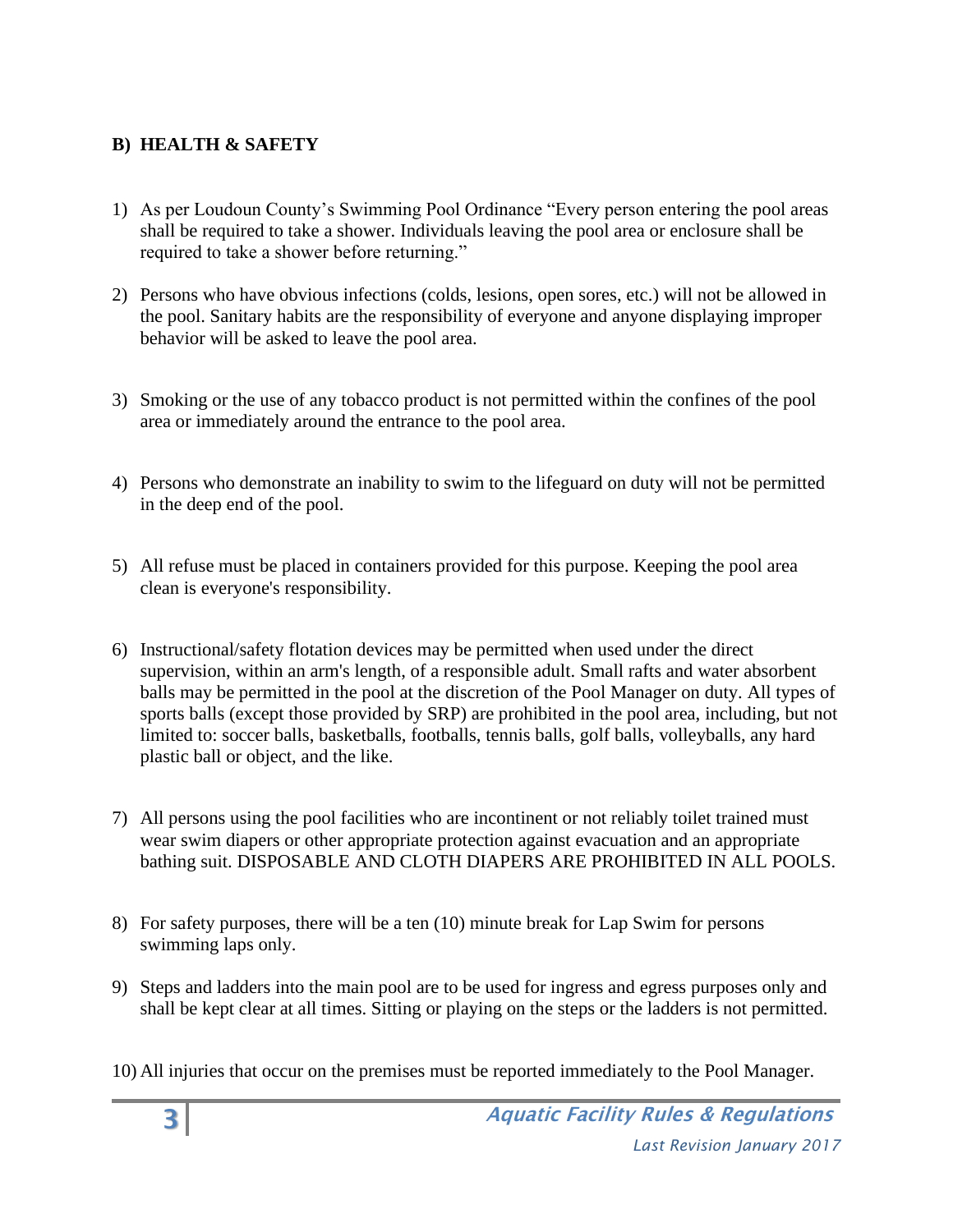- 11) Failure to properly supervise children while at the pool may be cause for ejection. Proper supervision of children is determined at the discretion of the Pool Manager on duty.
- 12) Practicing or encouraging prolonged breath-holding is prohibited. Repetitive / prolonged breath-holding increases the chances of shallow water blackout (SWB) occurring. For more information on Shallow Water Blackout please visit <http://shallowwaterblackoutprevention.org/>

## **C) RULES OF CONDUCT**

- 1) Swimmers must wear proper and appropriate bathing attire. No thong style swimsuits, cutoffs, jeans or other inappropriate attire will be permitted.
- 2) Persons must stay clear of the guard stations at all times.
- 3) No large play equipment, playpens, wheeled vehicles, etc. (except wheel chairs and strollers) are permitted in the pool area. Inline skates, skateboards, bikes, scooters or wheeled shoes in the skating position are not permitted.
- 4) Pool Basketball Rules:

i) Maximum of 6 players left to the discretion of the Pool Manager ii) Basketball may only be played with the designated basketball provided by SRP. Residents may use their RecPass to check out an appropriate basketball with the lifeguards. iii) Must be eleven (11) years or older to play Pool Basketball unless accompanied in the water with a legal guardian playing Pool Basketball together. iv) Lifeguards have the ability to shut down Pool Basketball play at any time should there be a safety concern.

- 5) No pets, except for qualified service animals for the disabled, are permitted in the pool area.
- 6) Running, pushing, wrestling, standing or sitting on another's shoulders, are prohibited in the pool area.
- 7) No diving is permitted except during authorized competitive events.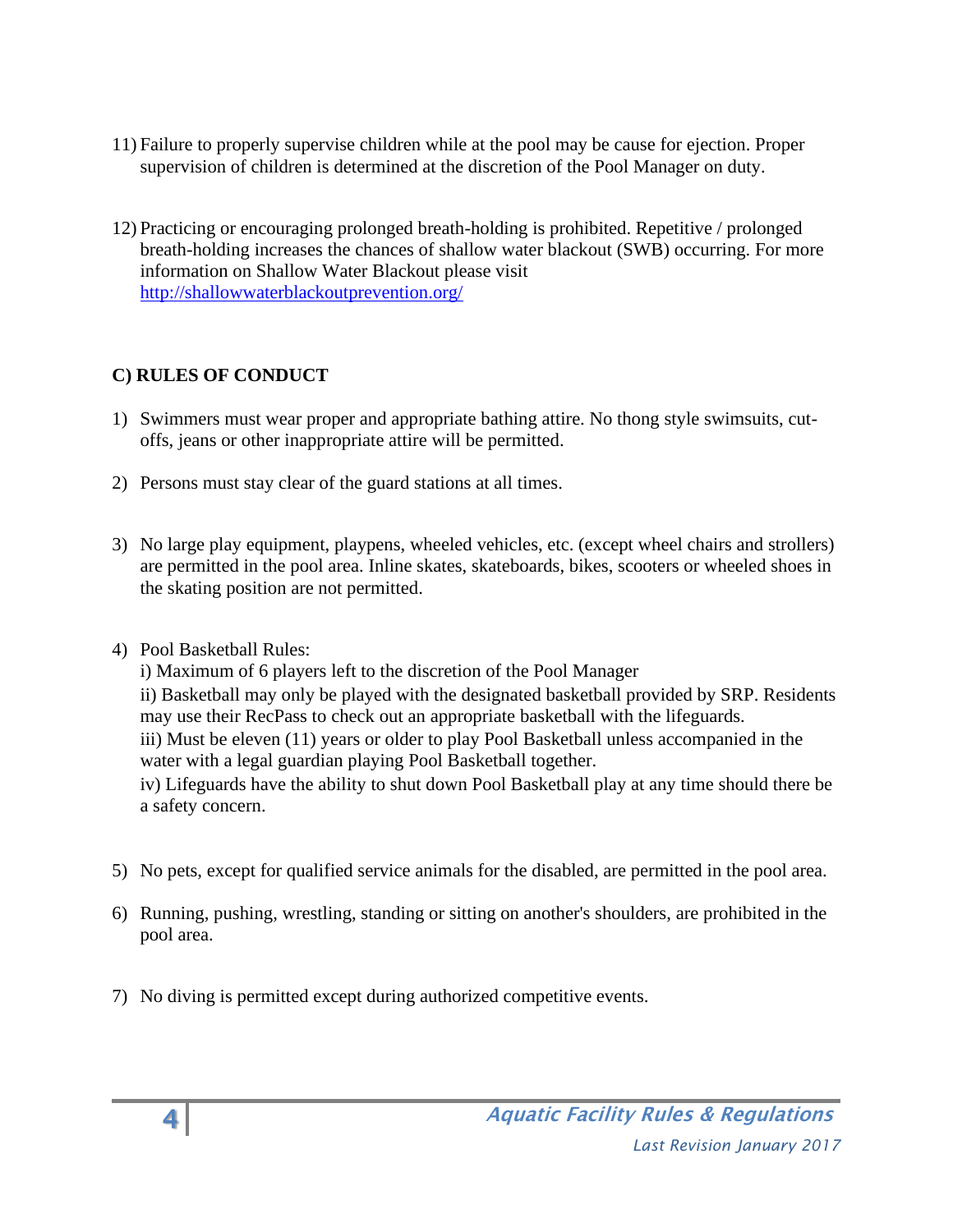- 8) Radios, when used with headphones, are permitted in the pool area. At no time during regular swimming pool hours or scheduled pool events will radios without headphones be permitted.
- 9) Gum chewing is prohibited in the pool area.
- 10) Pool furniture is prohibited in the pools or spa.
- 11) Water guns of all types are prohibited in the pool area.
- 12) Lap lanes are to be kept open for lap swimming.
- 13) Abusive, offensive, or profane language is prohibited.
- 14) Only contracted and insured instructors that have been authorized by South Riding Proprietary and the South Riding Board of Directors to teach swimming lessons may utilize the pools to provide swimming instruction. Any person(s) providing swimming instruction must have a valid Facility Use Agreement on file and provide an adequate certificate of insurance as approved by the South Riding Board of Directors.

#### **D) FOOD & DRINK**

- 1) Tables and chairs in the designated eating area may not be reserved by placing towels and/or personal belongings on them. Pool patrons must clear their food, trash, and personal belongings promptly so that the tables are available to other patrons.
- 2) No eating is permitted on the pool deck.<sup>2</sup> Food may only be consumed in the designated eating area.
- 3) Breakable objects (glass, brittle plastics, etc.) are not permitted in the pool area; coolers may be inspected.
- 4) Intoxicants will not be permitted in the pool area during normal hours of operation. Intoxicated persons or persons, behaving under the influence of alcohol or drugs, will not be permitted in the pool area at any time.

<sup>&</sup>lt;sup>2</sup> The term "pool deck" means the paved area immediately surrounding the pool and includes all areas between the water and the first fence line. A designated eating area is not considered pool deck.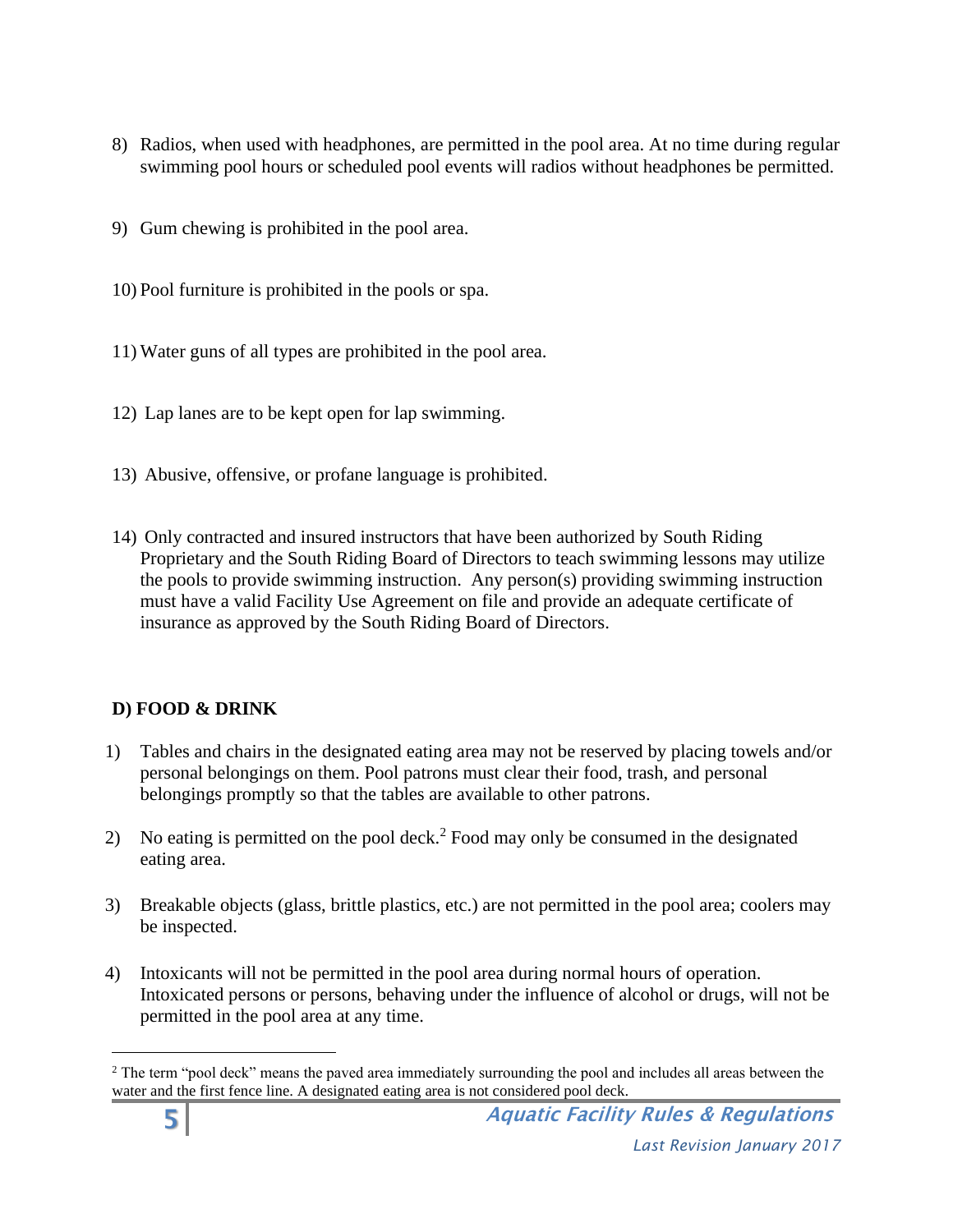## **E) GENERAL**

- 1) All lost articles turned over to the Pool Manager will be kept for fifteen (15) days for reclamation and possible retrieval by the person losing the article. All unclaimed articles will be disposed of at the discretion of the Pool Manager.
- 2) Members are responsible, and will be charged, for the cost of any property damage caused by the Member or their guest.

## **F) SPA RULES**

- 1) The spa is an unguarded facility. Do not use alone. Use at your own risk.
- 2) Check thermometer before entering spa. Do not use at water temperatures above 104ºF. The spa requires a warm-up period prior to the jets becoming operational. A period of three to five (3-5) minutes is required prior to full function of the spa.
- 3) Members and guests age sixteen (16) and over are permitted in spa and spa area. All members or guests under the age of sixteen (16) are prohibited from the spa and spa area.
- 4) Pregnant women, elderly persons and persons suffering from heart disease, diabetes or abnormal blood pressure or other at-risk persons should not enter the spa pool without first consulting their physician.
- 5) Do not use the spa pool while under the influence of alcohol, tranquilizers, or other drugs, which may cause drowsiness, alter blood pressure or put the patron at risk.
- 6) Please enter and exit the spa pool slowly using the steps.
- 7) Limit your use of the spa pool to a maximum of fifteen (15) minutes at one time.
- 8) Cool down before revisiting the spa.
- 9) Long exposure may result in nausea, dehydration, dizziness, fainting, or death.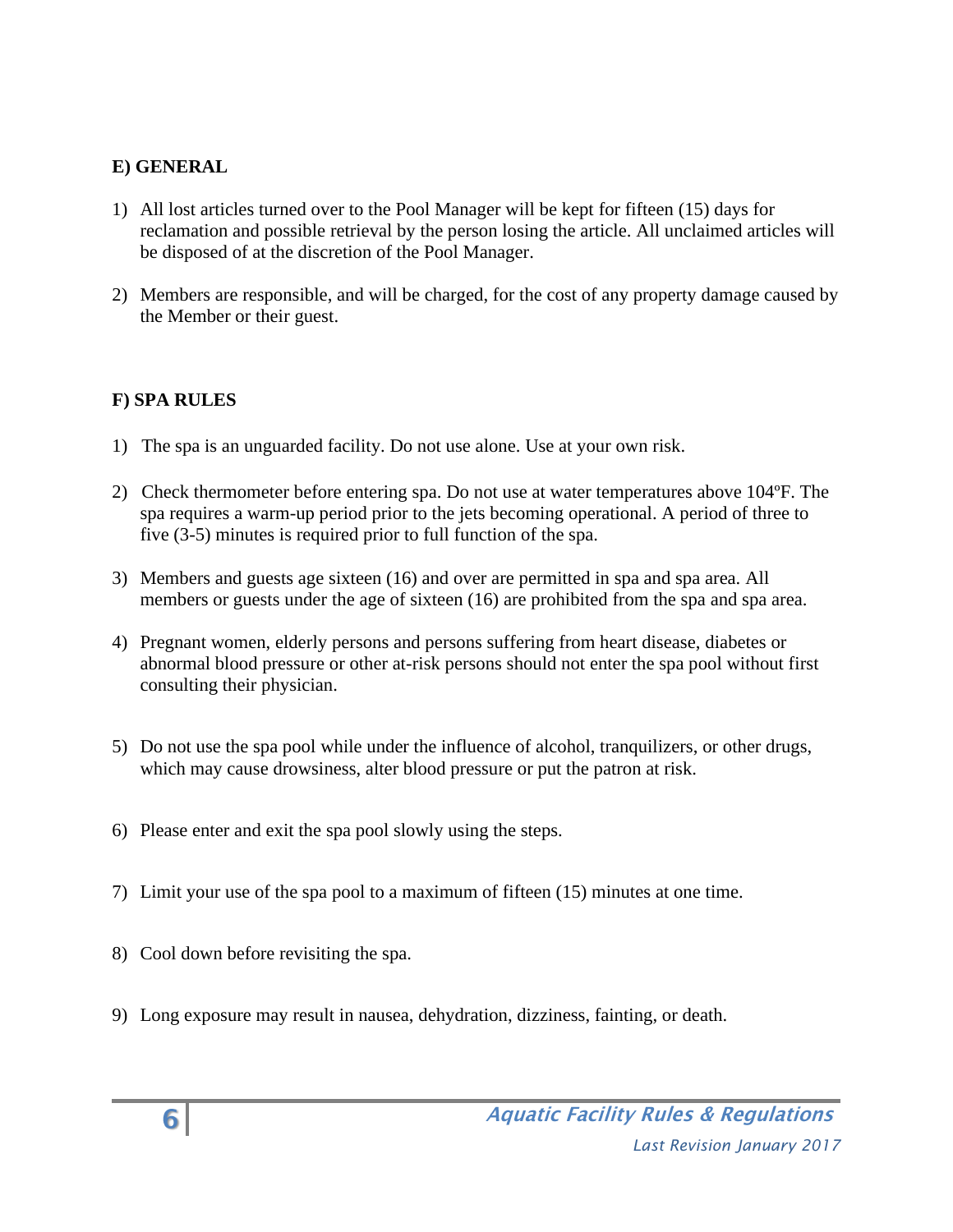- 10) The use of oils, body lotions, soaps and mineral bath salts are prohibited. All patrons must shower before entering the spa.
- 11) Patrons with symptoms of a communicable disease are prohibited from entering the spa.
- 12) Failure to comply with these regulations constitutes grounds for exclusion from the spa or premises.

# **G) HYLAND HILL SLIDE RULES**

- 1) You must be at least forty-two (42) inches (3.5 feet) tall.
- 2) Non-swimmers or those who have limited swimming ability are NOT permitted on the slide. Children 12 and under must be supervised by an adult at all times.
- 3) No catching children at the bottom of the slide.
- 4) One person at a time, never form chains.
- 5) Wait until the lifeguard instructs you to go down the slide.
- 6) Slide feet first sitting or lying on back.
- 7) NO twisting, rolling, standing, kneeling, horseplay, or acrobatics allowed.
- 8) Do NOT stop or slow your progression down the slide.
- 9) Pregnant women, persons with heart conditions, back weakness/disability, or any other condition which could predispose them to further injury are not advised to use the slide.
- 10) Hard objects such as sunglasses, goggles, flotation devices etc. are not permitted. Eyeglasses must be securely affixed to riders with head bands.
- 11) Please exit the splash pool immediately.